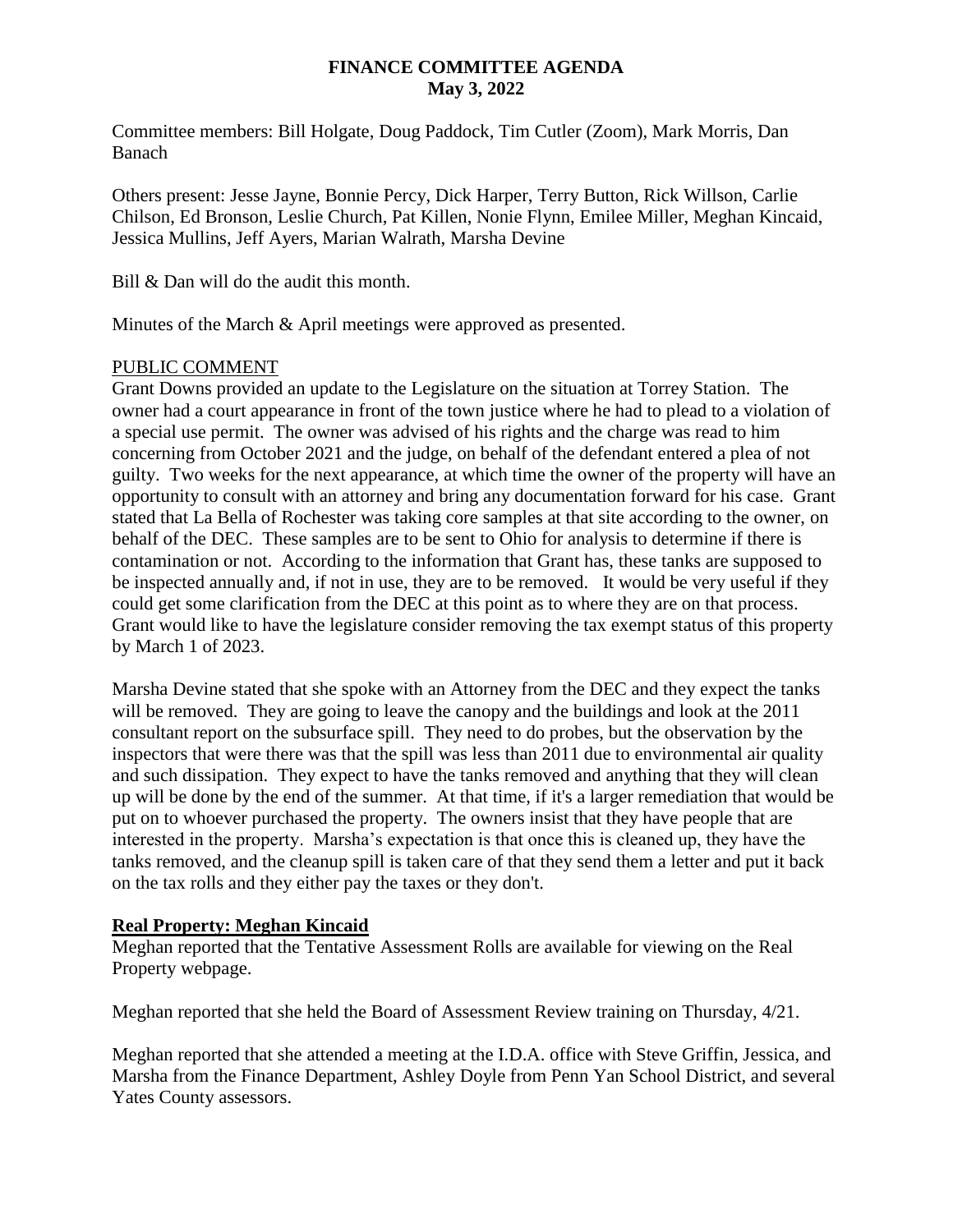Meghan reported that two students from Keuka College met with her and staff in the Treasurer's office, to discuss their roles in the tax process. She also met with a group of  $9<sup>th</sup>$  graders that visited from GST BOCES to talk to them about possible future careers in Real Property.

Meghan reported that property owners wishing to go before their town's Board of Assessment Review to contest their tentative assessments should contact their Town Assessor. Grievance information and procedures are available on the Yates County Real Property's website.

Meghan reported that her focus this month will be the village tax bills that come out June  $1<sup>st</sup>$ .

Meghan reviewed the minimal changes between the 2022 and 2021 assessments.

## **ReConnect: Marian Walrath**

Marian introduced Bart Bretsch, President, New York Engineering Services.

Bart stated that he is in the process of hiring four to six new outside fielders and inspectors. The fielder job requires no experience, they will train them and the inspector job they require three years of experience. They have a very good response so far, he has a stack of resumes that he will be going through this week and conducting some interviews and also we're very pleased to have been awarded the Madison county fiber ReConnect contract. Their firm has a lot of experience, 12 years with RUS builds, that's pretty much all they do, and as you know, there's a lot of contract administration with those jobs. Their RUS experience has been mostly with independent telephone companies, regional phone companies, and power companies. The County is their first hybrid, the first in the state really, that has done both and so it's a lot of work and a lot of the application process is rather onerous.

Marian reported that the Change of Scope Phase 1A was approved by RUS on 4/27/22. The plans and specifications for Phase 1A are being submitted for the RUS review and approval during the week of May 2. The bids for Phase 1A materials was opened on April 27.

Marian presented the following:

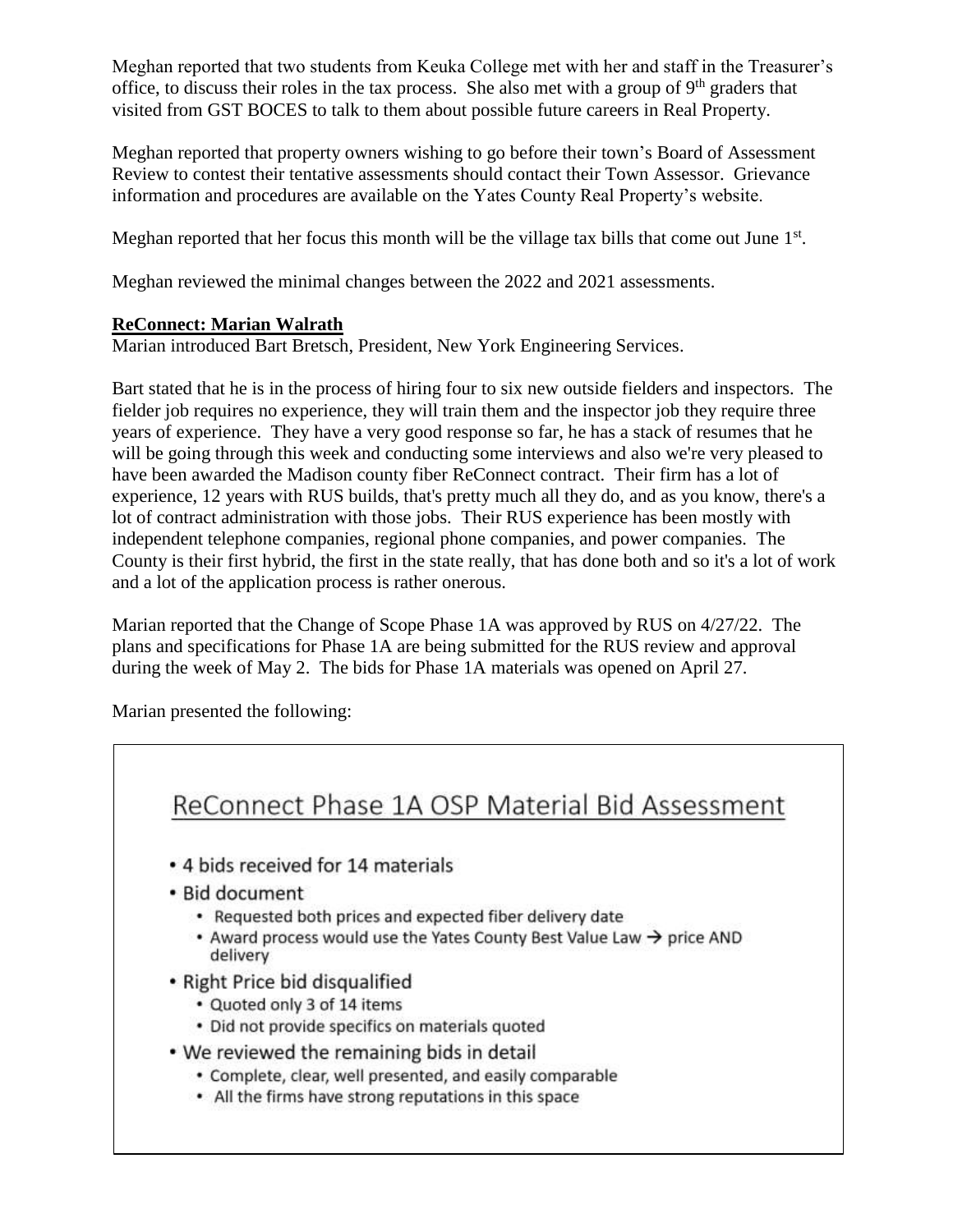| Company    | <b>Material Bid</b><br>$(14$ items) | <b>Fiber delivery</b>                                                            | Recommendation is to accept the Graybar<br>bid for the following reasons:<br>• Fiber is in stock<br>• vs. 24 or 52+ weeks<br>• Only in stock due to a cancelled order<br>• Being held through 5/3/2022; other customer<br>already asking for it |
|------------|-------------------------------------|----------------------------------------------------------------------------------|-------------------------------------------------------------------------------------------------------------------------------------------------------------------------------------------------------------------------------------------------|
| Graybar    | \$386,255.10                        | Currently in<br>stock and could<br>ship ASAP if<br>available at time<br>of order |                                                                                                                                                                                                                                                 |
|            |                                     |                                                                                  | • Expected network monthly revenue is ~10K<br>$\rightarrow$ more than justifies price differences                                                                                                                                               |
| FirstLight | \$381,223.60                        | 24 weeks                                                                         | • Fiber option from Graybar is armored<br>• Actually "better" than our specification<br>• A better choice for out backbone build e.g.<br>stronger, more resistant to squirrels<br>• Empire and NYSEG have both given the OK to<br>use           |
| Walker     | \$340,720.15                        | 52+ weeks                                                                        |                                                                                                                                                                                                                                                 |

Marian introduced Alex Cook, Outside Sales Representative, Broadband, Graybar Inc.

Marian stated that their bid recommendation is to accept the Graybar bid. They are the most expensive bid, by about \$45,000 over Walker and about \$5,000 over FirstLight, but they really recommend them main reason is because the fiber is in hand, it is it's available right now. The other two suppliers were 24 or 52 plus weeks out. Right now, this fiber is being held by Graybar for them through today, that's why there was urgency to call a special meeting of the legislature. There are other customers that are already asking for it if they don't take it someone else will. Marian wanted to put it in perspective and another thing that people need to understand is that they are just lucky that this fiber is available. It is only available because there was a cancellation of an order that had actually already been delivered to a customer and they sent it back.

Discussion took place regarding the fiber from Gray Bar, the main topics included: armored fiber, buy American, additional fiber, location and condition of fiber storage, and security.

Marian reviewed the following resolutions that would be needed. After discussion the Committee approved.

 Authorize Chairwoman to Sign Contract with Graybar Electric Company for Outside Plant Materials for Phase 1A of the ReConnect Project

## **Planning: Jeffrey Ayers**

Jeff reported that Yates County Planning Board seven applications this month, only one didn't pass. The members of the planning board would have had an opportunity at three of their four training hours just in that week. That was one of his goals, to really up the training and last week alone was a really great opportunity for that.

Jeff reported that they are still waiting on the funding announcement for the CDBG Septic Grant.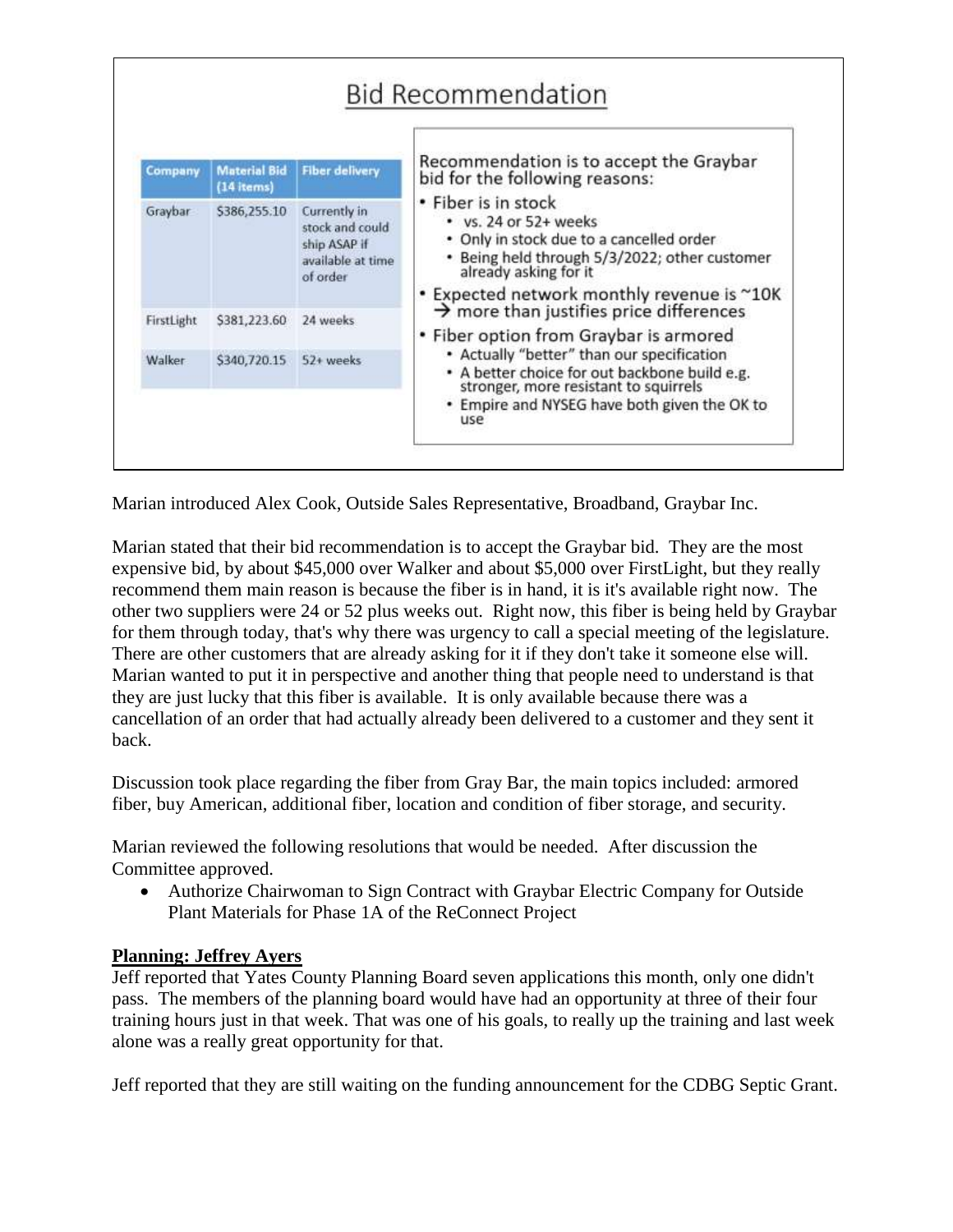Jeff reported that he understand YTS's next presentation will be different and they will be more prepared. He reached out to them to make sure that was clear. The County Attorney is still working on the contract with them.

Jeff reported that, the CIP forms went out for the Capital Improvement Project and he has received forms back from I.T., Elections, Highway, Central Garage, Emergency Services and Buildings and Grounds.

Jeff reported that he drafted 1 additional redistricting map.

Jeff reported that he updated the Planning Department website showing the date for Schuyler County's Household Hazardous Waste Day. They still haven't released what their application is going to be for the public. When Schuyler County releases their registration form is when they will know what they'll take or not take.

Leslie Church stated that the town of Milo does a cleanup day jointly with the Village of Penn Yan and it is this Saturday at the sewage treatment plant.

Jeff reported that they did a lot of work in the GIS portal this month. He started working on the Dundee zoning map. There is a lot of work to do there for several private facing Apps that he built for the Highway Department. None of them will be able to go there and see them, but when Doug Rapalee or Charlie Bishop logs into the portal, they will be able to see certain maps, certain gauges, how old some of the bridges are, and streets that are owned by the County, that sort of thing.

Jeff reported that the Fulkerson Contract for the Natural Recreational Resources grant had some errors in it, so that's come and gone again. Hopefully, all those contracts will be sorted and they are all at the County Attorney's except for that one.

#### **Finance: Jessica Mullins**

Jessica reported that for the appropriations, they added the two from the last meeting there's no change to the encumbrances and there's no changes to the contingent fund.

Jessica reported that for the sales tax that they had very strong growth. They were noted in the comptroller's report for this month, saying that they were the second highest county in New York State with 22.2% over what they had this time last year. Being one of the smaller counties in New York State, that is pretty good growth. Not to say that those funds aren't going towards higher priced services and products and stuff as well. Everyone should have the updated sales tax report from Sherry, a new one should be coming out the beginning of next week.

Jessica reported that they have a meeting for the audited financials for Monday morning at noon and two auditors will be here to present on that.

Jessica reported that Sherry in the Finance office, is the one who manages the Occupancy Tax process. It is a manual process and they have been contacted by some platform companies that have this all computerized. They go out there, they find the Air B & B's and the single rental places that are out there and they compile all that information, sort it, send the letters, collect the tax, and all of that, and it's all computerized. It is purchased in modules, so they have been looking into what the cost of it is and what all they have to offer, to see if it would be a benefit for the County. Yates County does have three lakes, short term rental houses are all formulated usually right on those lakes. With COVID going on they are seeing a lot more of those short term rentals and people may not know that they need to pay the occupancy tax.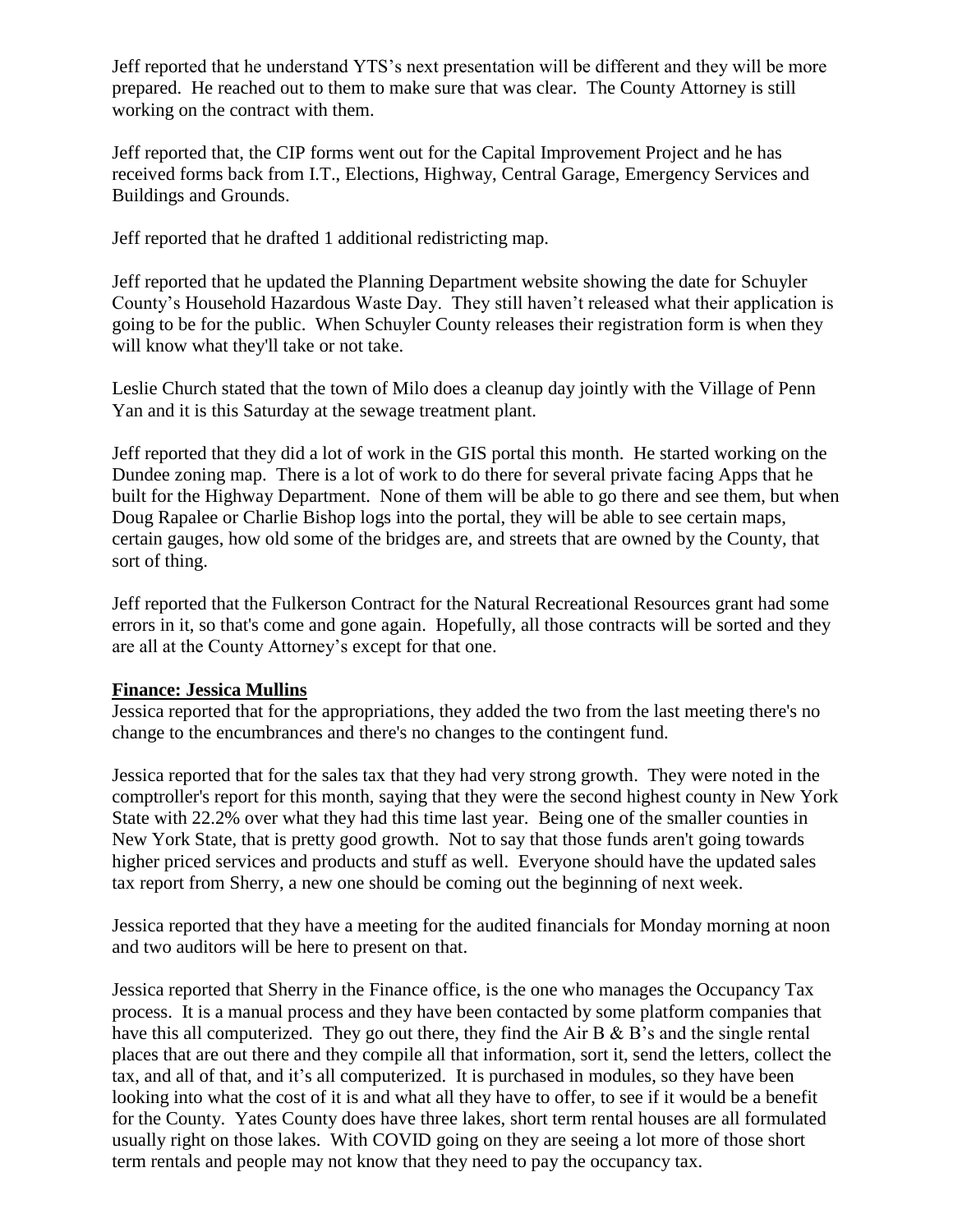Jessica reported that over the next few pages they are going to see where they stand, they should be at 25% for the budget. They are going to see the people and the budget lines that are above that 25% mark. The ones that have the asterisks next to them is where they did not have any money projected or an allowance. She did look through every department and they do have money in which they can do a budget transfer to cover these costs moving forward. The bolded properties are the utilities or the gas the fuel budget lines that are over the 25% mark.

Jessica provided the following presentation:

# 2022 Fuel/Gasoline Updates Quarter 1:

5 year Comparisons 2018-2022



## DM1530.54618 **HEATING FUEL**

DM5130.54652 **DIESEL FUEL**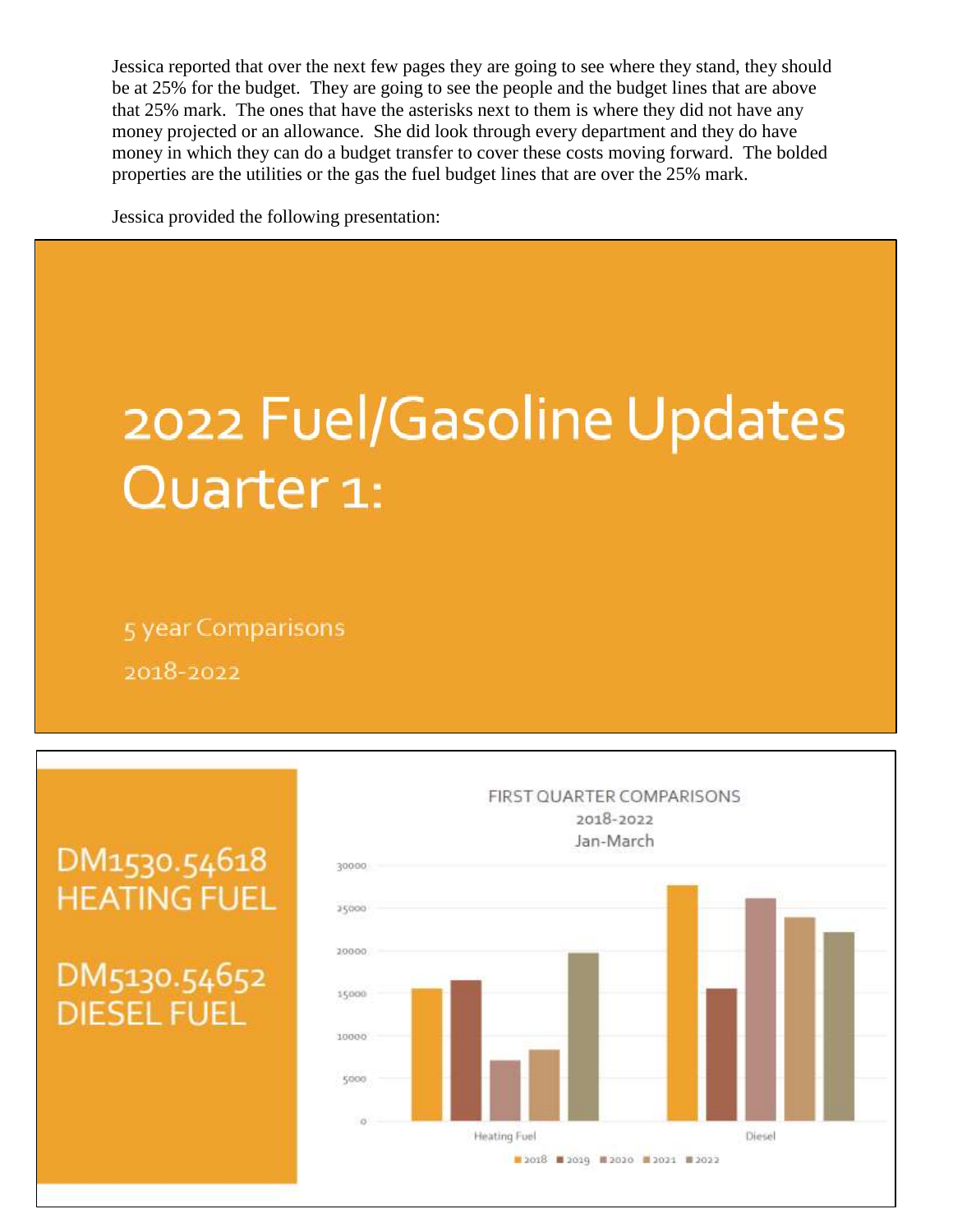## SHERIFF; Gasoline A<sub>3110.54653</sub>

Budget \$75,000



## UTILITIES; GAS .54678

- County Building
- Public Safety Building
- Courthouse
- Building & Grounds

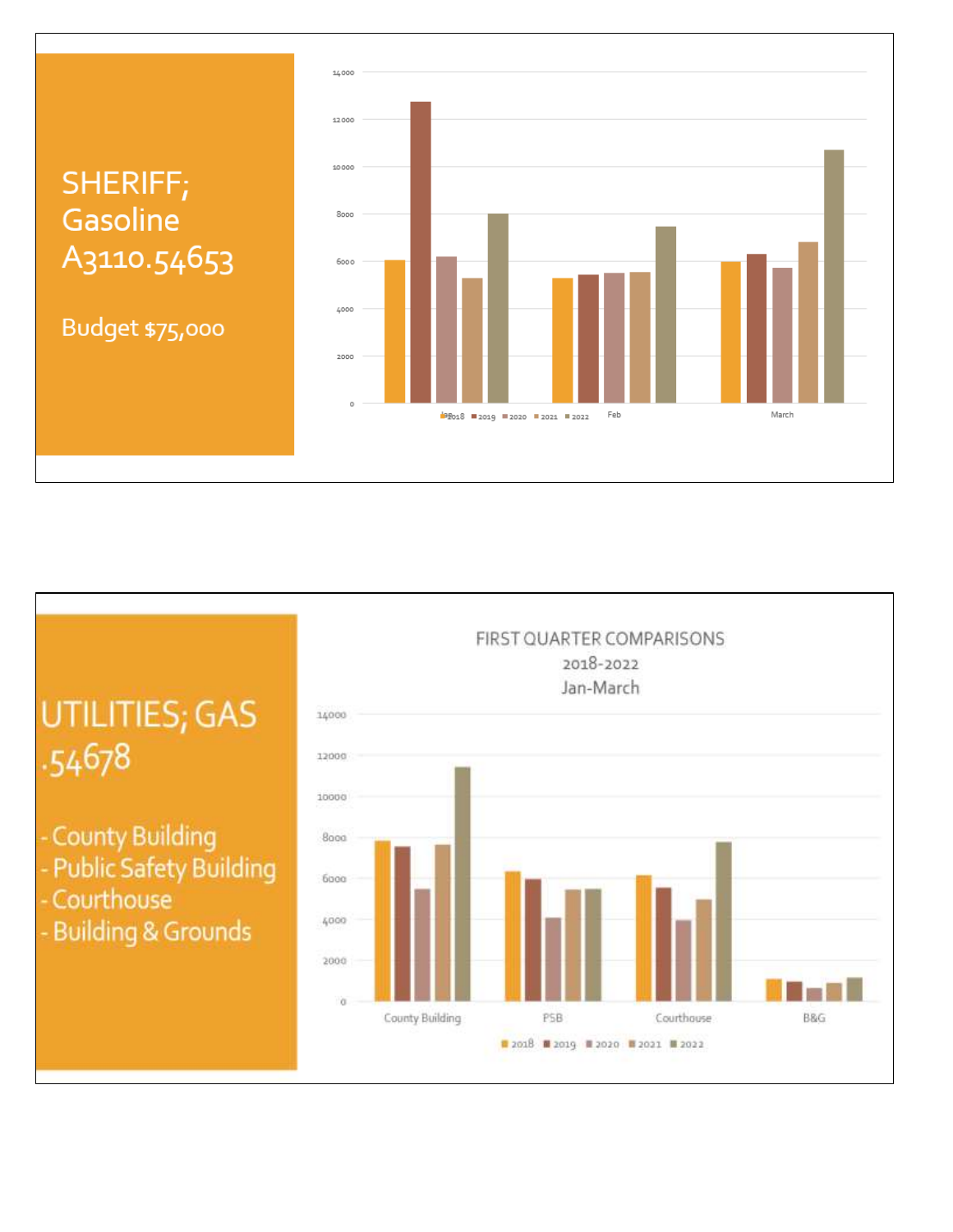

Jessica reviewed the following resolutions that would be needed. After discussion/edits the Committee approved.

- 2022 Budget Transfers
- Amend Resolution 168-22 (Social Services)
- Appropriate State Aid (Highway)
- Appropriate Funds (Social Services)
- Appropriate Funds (Social Services)
- Appropriate State Aide (Sheriff)
- Appropriate Infrastructure Reserve Funds
- Appropriate Additional Revenue (Public Defender & Assigned Counsel)
- Adopt Investment Policy 2022

The Finance Committee suspended the meeting at 4:18 p.m. for a Special Legislative meeting.

The Finance Committee meeting reconvened at 4:45 p.m. with all Committee members present and Tim Cutler on Zoom.

## **Treasurer: Marsha Devine**

Marsha reported that the tax enforcement delinquency notices went out and many of them are coming back not being able to forward on to the addresses. A lot of property owners are calling, these are property owners that have already gone through this process, and now they're realizing that they may be foreclosed on. They have referred people to Keuka Housing and Legal Assistance Western New York. They have until the 25th of July to pay off those 2020 taxes and at that time they will go ahead with the tax auction in October.

Marsha reported that she was trying to look at a couple of options for Torrey Station. There are two properties in the Village of Penn Yan that are condemned, one is on Benham Street. She talked to Jamie Kincaid and Katie in the Village office. The basement needs some work, the foundation in the basement, and the back porch but, otherwise, it looks redeemable. So that's probably not too much of a problem. The other one is 320 East Elm Street, it's been vacant, and that property is fairly derelict. She has asked both Nonie and the County Attorney, about the possibility, that the County did take the property doing a partnership with the fire department to do a controlled burn of the property. Removal by either the Village or/and County departments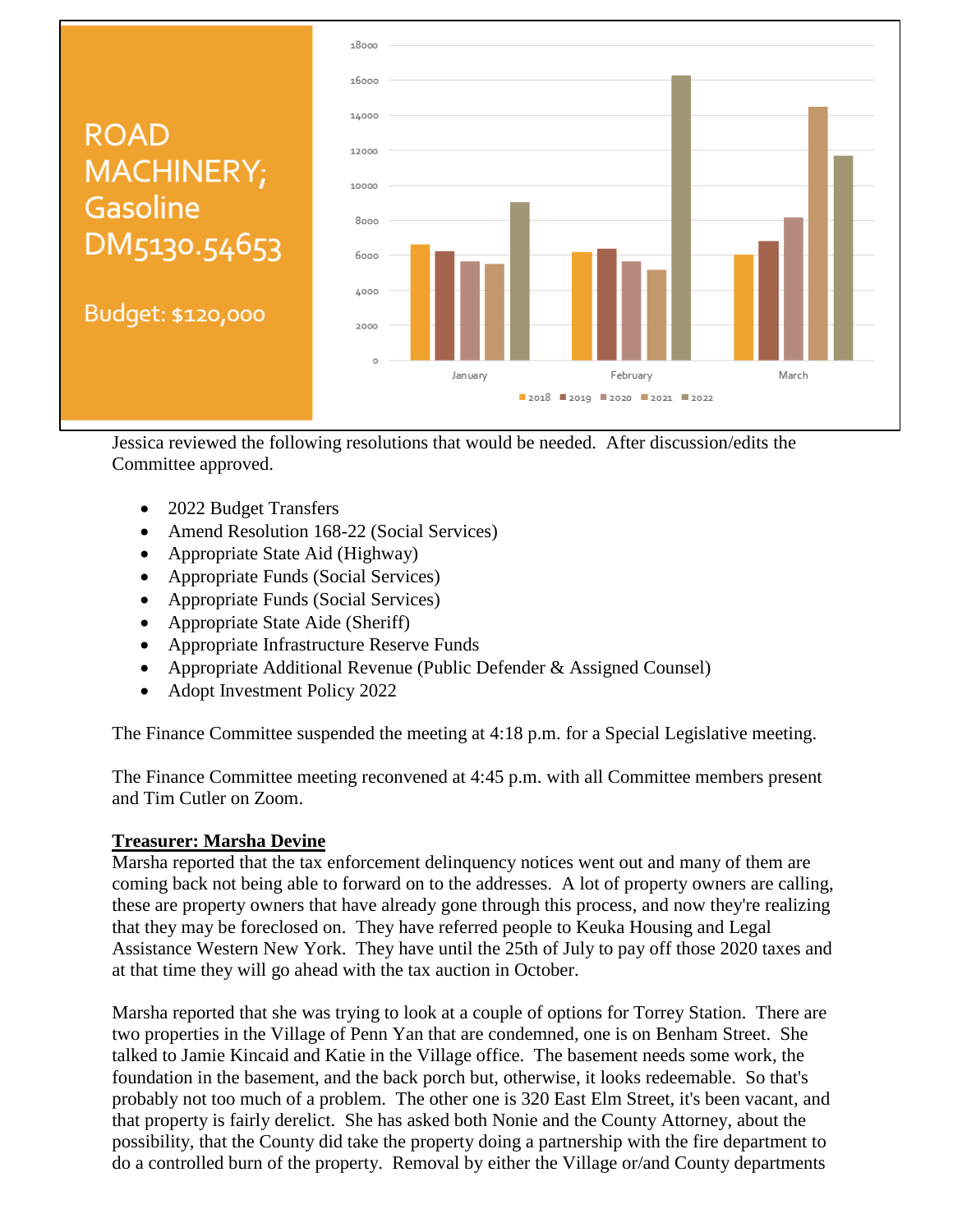working together to remove any debris. That way, they would have a saleable lot in the Village, rather than the property now, which is totally condemned and not habitable at all. She'd like to at least explore that possibility and what would be involved and before she did that she wanted to see if there was any feedback or thoughts on that.

Dan doesn't think they can do a control burn because of asbestos and everything else. It is pretty close proximity to other houses and if he lived next door he wouldn't want them to burn.

Bill stated that they had one right across the street years ago and that was actually taken over by Habitat for Humanity. That place was full of all kinds of stuff, but now it's a beautiful home. Bill suggested that they reach out to Habitat for Humanity to see if they would be interested in undertaking a project.

Doug asked if it was the house that the neighbors wanted to purchase and it is. He doesn't know why they would do anything different than their standard procedure.

Marsha has probably 50 or 60 people on her email list and another 20 that get letters with the property list. There's a lot of people that are watching this they're hungry for property, so she doesn't see a problem with selling the property be honest.

Terry stated that they sell it at auction, buyer beware, they want to tear it down, they take out all the costs of the permits to remove the asbestos, that goes on all time and then they do whatever they do with it, so he thinks they just continue to move forward.

Marsha stated that she just didn't want it, not on the tax auction and the County Attorney had said that he thought there'd be a liability on the property, because it was in such bad shape and they would get stuck with it.

Doug stated he would like to hear what the County Attorney's concerns are. If it is that nobody will buy it, he is not sure that's the case because they've had interest in that particular property already.

Bonnie stated that she thinks they will be liable for it if the Village says they have to tear it down or something, it will be the County that has to do it.

Marsha stated that if they take the property in early August and the tax auction is in October, they are only talking a couple months. She doesn't see that as a problem.

Marsha reported that the tax reconciliation is nearly complete. She sent all but one town tax collector their Reconciliation Forum. There was a little bit of a delay because there was a discrepancy between the tax warrant and the New York state controllers form that went to the state. Jessica had a different figure in Munis than Marsha had on the tax warrants and it took us a little bit to figure that out, but they have straightened that out.

#### **County Administrator: Nonie Flynn**

Nonie reported that the state cap for the gasoline sales tax is going into effect June 1<sup>st</sup> through the end of the year. If the County wants to have a county cap on the local sales tax for fuel, they would have to act by August  $1<sup>st</sup>$  for it to go into effect by September  $1<sup>st</sup>$ .

Doug stated that he thinks they missed an opportunity here. The summer is the busiest month Yates County has always had higher gas prices than others. This would have been an opportunity to reduce their tax it similar to the way Wayne County approached it, which is eight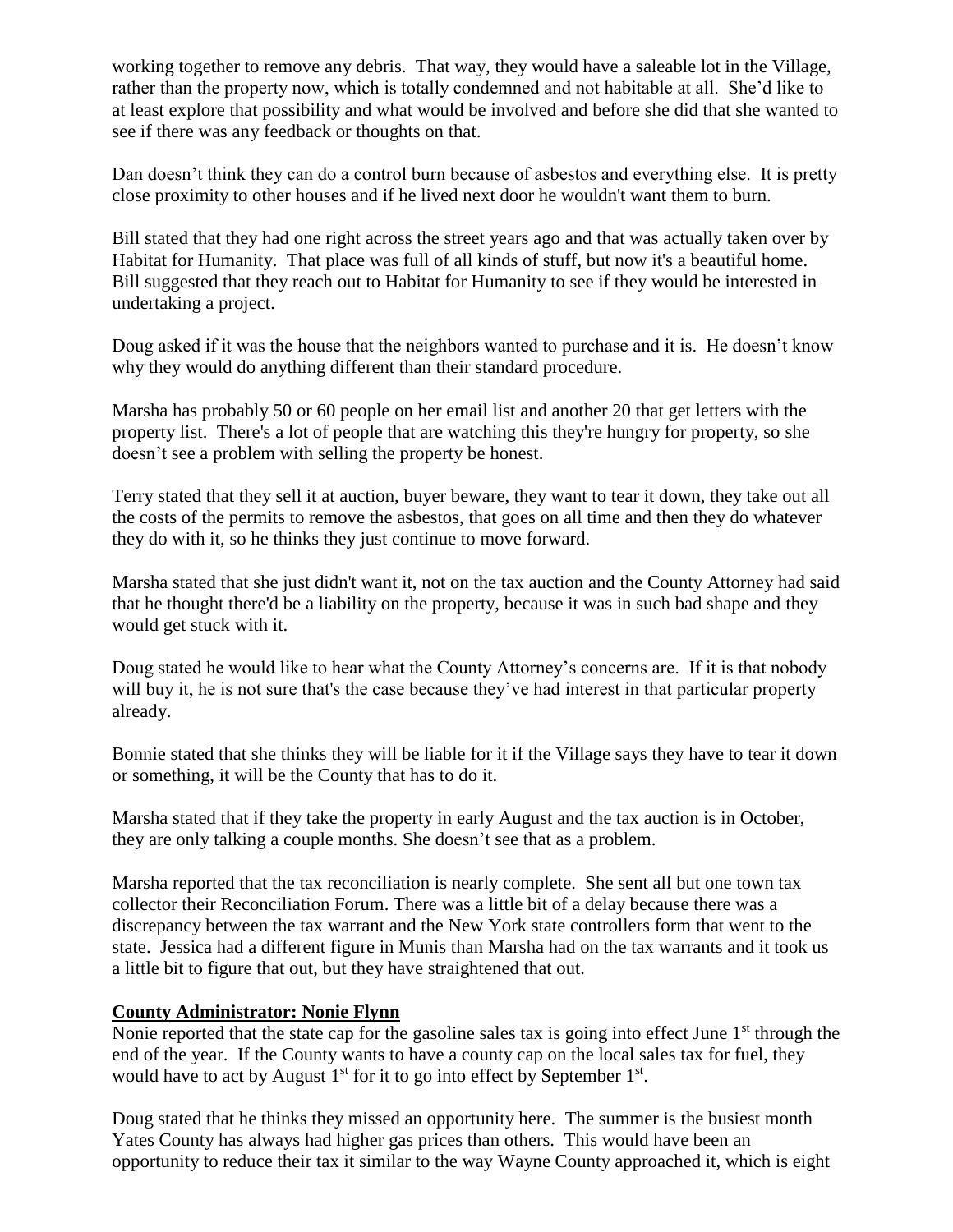cents per gallon on a gallon basis instead about cost basis, he thinks they really missed an opportunity here.

Leslie stated that there's no guarantee that the gas stations will reduce the cost of the gasoline weekly and not just be receiving the revenue from it.

Doug stated that would be considered price gouging and they can have someone investigate that.

Terry stated that \$2, \$3, or \$4 right is the cap, that's not the cost of the product. He sees where the state is changing their energy policy.

Ed clarified that the way that he understands it, is if it was a cap on \$2 they would collect sales tax on a gallon of gas up to \$2 and over \$2 would be tax free. They pick the dollar amount that they want to collect tax up to.

Carlie stated that for example if it's \$10 a gallon they are only taxing on \$2 of that and the consumer is getting \$8 tax free per gallon.

Mark asked if Doug thinks they are missing an opportunity, if he wants to move that they do something.

Doug stated that it is too late, they had to do it yesterday in order to have it in effect in July.

Nonie stated that it all came about through the New York State, recently enacted, budget, that's what provided the local option for counties to cap the sales tax and motor fuel, it includes diesel.

There was continued discussion between the Committee members, the other Legislators present, and the County Administrator regarding the gas tax cap. The consensus of the Committee was to wait until they can enact this in August for September.

Mark stated that that Noni, Marsha, and Jessica met to clarify roles and responsibility in the departments. He questioned if it was something they were going to get a report on.

Nonie stated that it was primarily splitting up who would be the responsible person for pilots. For calculating the pilot calculations and it's going to stay in the finance office.

Bill stated that Jessica and Marsha both attended a meeting and there was a question as to who is handling the pilots, so it was kind of a Gray area and director of finance normally would handle that. They wanted to just clarify with Marsha and Jessica, that Jessica will be handling the pilots.

Ed went back to the gas tax cap and requested that they do a Local Law or Resolution in July, the Committee agreed.

Bill stated that they also need to have good press on the gas tax cap, so the local gas stations will feel like they are being watched.

Nonie reported that Yates County will receive 25% of the local tax on cannabis revenue. The other 75% will go to the villages and towns within Yates County.

## **Airport: Dick Harper**

Dick reviewed the following resolutions that would be needed. After discussion the Committee approved.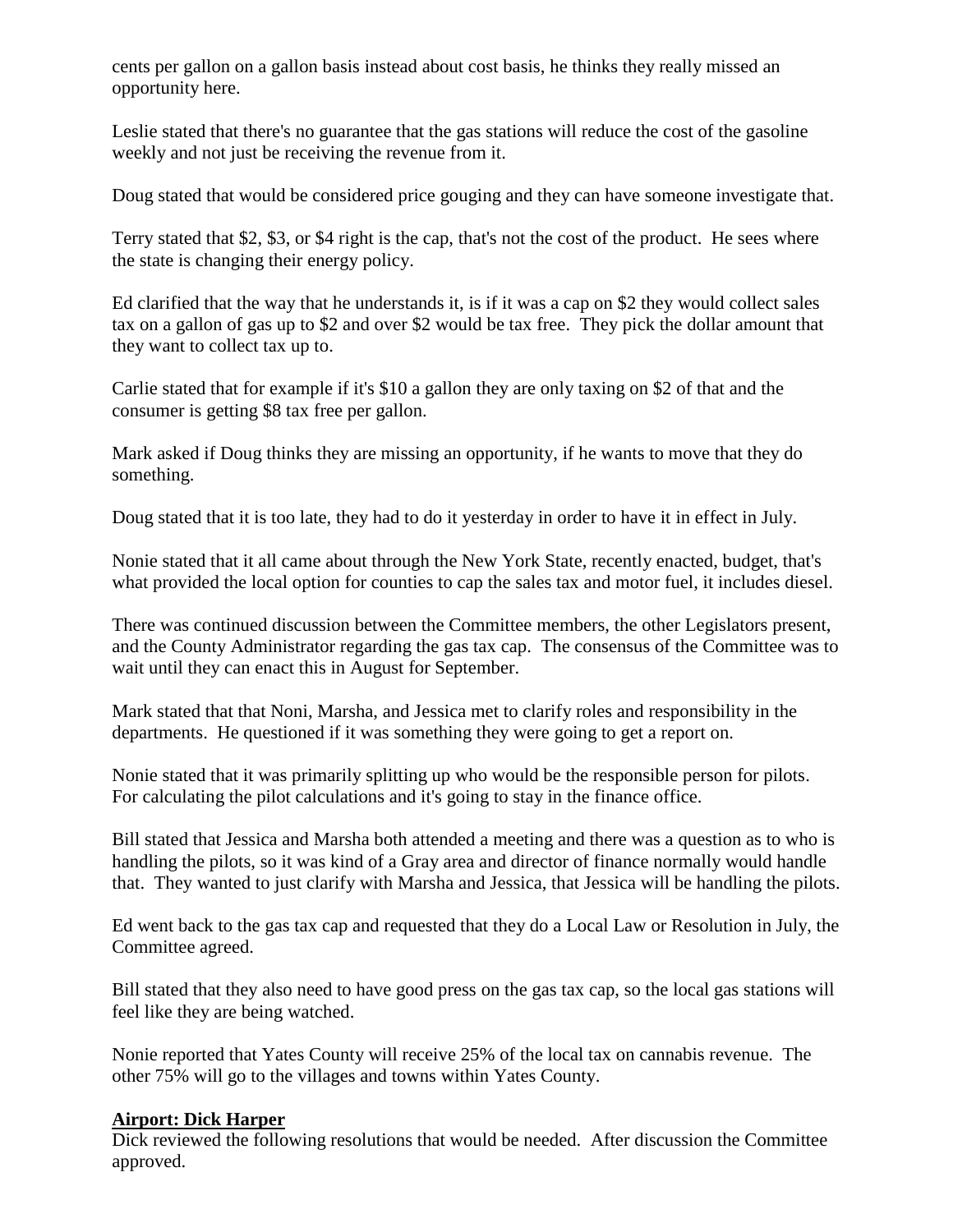Authorize Chairwoman to Sign Contract with R.L. Powers for Hanger Heater Equipment and Installation

Dick reported that there is a lot of different projects up at the airport, they buried a man lift trying to get to the last camera to be installed, and they're waiting for dryer conditions to install those security cameras.

Dick reported that they are working on the easements that were outlined in that environmental assessment that was done a year ago, this is to start getting tree removals and things like that.

Dick reported that they are continuing to work on the deicing equipment. They have the truck, which was bid, and approved.

Dick reported that they are still working on the collection system and the disposal options. Passero is supposed to have a final plan for them on the collection system next month.

Dick reported that the fence repair is being finalized, they went to Double M Fence, which is a Mennonite company over in Dundee and gave them the contract, but they really don't deal with liability insurance or workers comp. They had to work through some of the exemptions for them and he doesn't know if they have dropped that back off.

Dick reported that they did get the state grant for two fuel trucks. That is about \$400,000 in grants for fuel trucks, so they were working on compiling the specs for those.

Dick reported that there is fence maintenance needed and this is another item that's kind of being pushed a little under the cares grant. When the fence was put up, it was put up with, not a lot of room left on the outside of the fence. There's been a lot of brush growing up, they need to be able to get something in there, like a skid steer with a forestry mulcher on it, but they don't have the room to get it down through there. They are going to have to go for some easements with some of the neighbors.

Dick reported that a lot of these things have put the airport in a very desirable position. Airport hangers across the state and maybe even nationwide are at a premium right now and they are full. They have five or more people really chomping at the bit to try to get in. One of the things that they are going to be looking at now, is what would the wire options be for more hangar space up there. It's not going to be cheap, they will have to definitely look for some funding, but they know they do need to look at that and bring in more revenue for the airport in the process.

Bill stated that one of the issues that he is aware of at Penn Yan Airport, as far as private flight goes, is that there are a number of people who fly private, who have used Penn Yan in the past, but no longer do, and one of the reasons that they no longer use it is that nobody there to answer the phone in the evening for conditions or if they are going to be able to get fuel. Now there is deicing and that sort of thing. It seems like with all the fuel trucks, all this deicing, and it seems like there should be somebody there to actually take care of private industry.

Dick stated that he doesn't know if they have people there 24 hours, but they had a person on like a second shift. He can ask what coverage they do have.

Bill stated that he knows that they are all flying out of First Flight now in Elmira and there's quite a few local people who fly private around here, but they're flying out of Elmira. First Light offers jets, but then there's all these broker services. Most of them wanted to land in Penn Yan because it is closer to their homes, but they've learned the hard way when they had to get